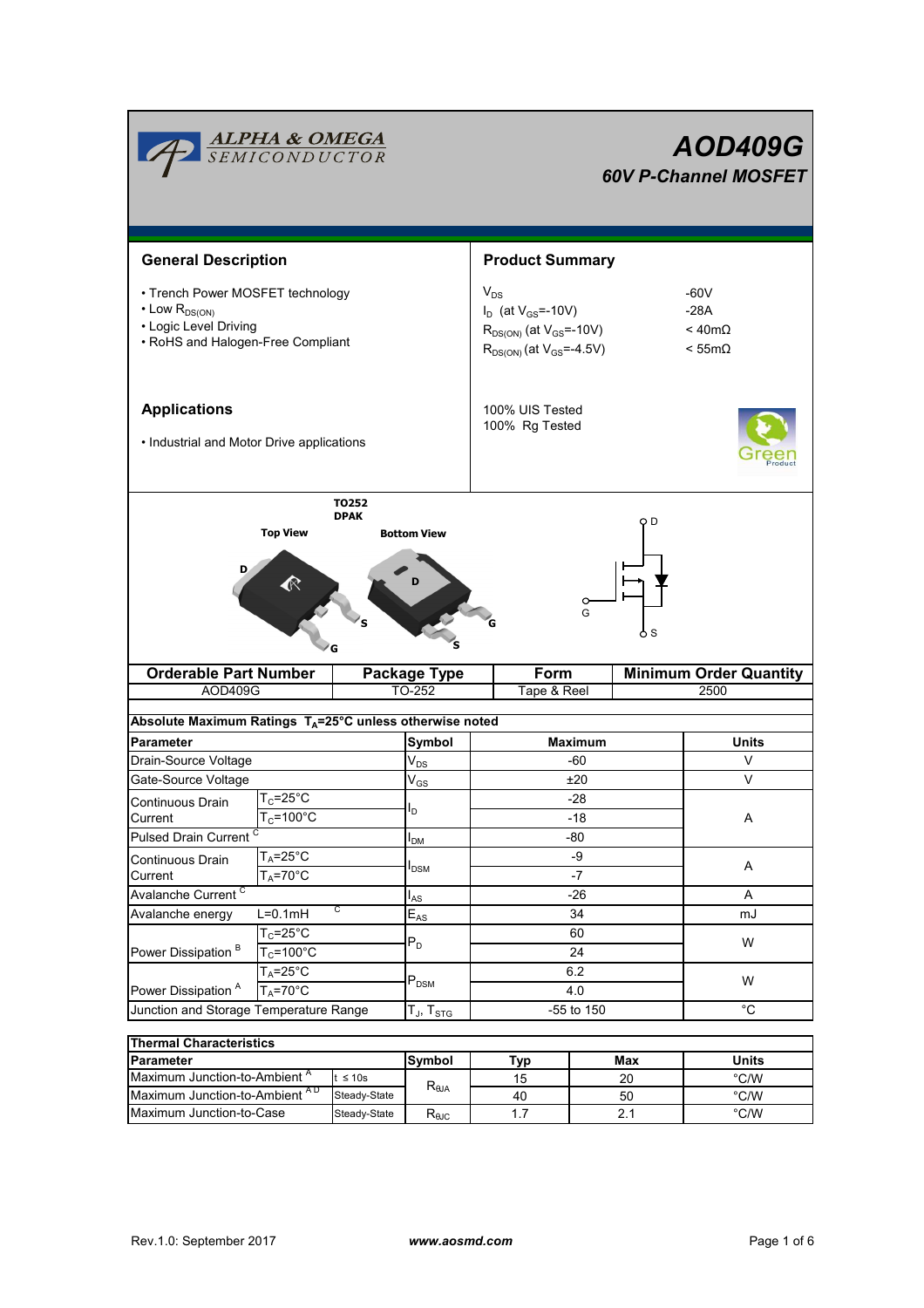

#### **Electrical Characteristics (TJ=25°C unless otherwise noted)**

| Symbol                                  | Parameter                             | <b>Conditions</b>                                                                                   | Min                  | <b>Typ</b> | <b>Max</b> | <b>Units</b> |           |
|-----------------------------------------|---------------------------------------|-----------------------------------------------------------------------------------------------------|----------------------|------------|------------|--------------|-----------|
|                                         | <b>STATIC PARAMETERS</b>              |                                                                                                     |                      |            |            |              |           |
| <b>BV</b> <sub>DSS</sub>                | Drain-Source Breakdown Voltage        | $I_D = -250 \mu A$ , $V_{GS} = 0V$                                                                  |                      | $-60$      |            |              | V         |
| $I_{DSS}$                               | Zero Gate Voltage Drain Current       | $V_{DS}$ =-60V, $V_{GS}$ =0V                                                                        |                      |            |            | $-1$         |           |
|                                         |                                       |                                                                                                     | $T_i = 55^{\circ}$ C |            |            | $-5$         | μA        |
| $I_{GSS}$                               | Gate-Body leakage current             | $V_{DS}$ =0V, $V_{GS}$ = $\pm$ 20V                                                                  |                      |            |            | ±100         | nA        |
| $\mathsf{V}_{\mathsf{GS}(\mathsf{th})}$ | Gate Threshold Voltage                | $V_{DS} = V_{GS}$ , $I_D = -250 \mu A$                                                              |                      | $-1.5$     | $-2.0$     | $-2.5$       | V         |
| $R_{DS(ON)}$                            | Static Drain-Source On-Resistance     | $V_{GS}$ =-10V, I <sub>D</sub> =-20A                                                                |                      |            | 33         | 40           | $m\Omega$ |
|                                         |                                       |                                                                                                     | $T_i = 125^{\circ}C$ |            | 56         | 68           |           |
|                                         |                                       | $V_{GS} = -4.5V$ , $I_D = -20A$                                                                     |                      |            | 44         | 55           | $m\Omega$ |
| $g_{FS}$                                | <b>Forward Transconductance</b>       | $V_{DS} = -5V$ , $I_D = -20A$                                                                       |                      | 33         |            | S            |           |
| $V_{SD}$                                | Diode Forward Voltage                 | $IS=-1A, VGS=0V$                                                                                    |                      |            | $-0.7$     | $-1$         | V         |
| $I_{\rm S}$                             | Maximum Body-Diode Continuous Current |                                                                                                     |                      |            |            | $-28$        | A         |
|                                         | <b>DYNAMIC PARAMETERS</b>             |                                                                                                     |                      |            |            |              |           |
| $C_{iss}$                               | Input Capacitance                     |                                                                                                     |                      |            | 2350       |              | pF        |
| $C_{\underline{\text{oss}}}$            | <b>Output Capacitance</b>             | $V_{GS}$ =0V, $V_{DS}$ =-30V, f=1MHz                                                                |                      | 160        |            | рF           |           |
| $C_{\text{rss}}$                        | Reverse Transfer Capacitance          |                                                                                                     |                      | 115        |            | рF           |           |
| $R_{g}$                                 | Gate resistance                       | $f = 1$ MHz                                                                                         |                      | 2.0        | 4.0        | Ω            |           |
|                                         | <b>SWITCHING PARAMETERS</b>           |                                                                                                     |                      |            |            |              |           |
| $Q_g(10V)$                              | <b>Total Gate Charge</b>              | $V_{GS}$ =-10V, $V_{DS}$ =-30V, $I_{D}$ =-20A                                                       |                      |            | 45         | 65           | nC        |
| $Q_g(4.5V)$                             | <b>Total Gate Charge</b>              |                                                                                                     |                      |            | 22         | 33           | nC        |
| $\mathbf{Q}_\text{gs}$                  | Gate Source Charge                    |                                                                                                     |                      |            | 7          |              | nC        |
| $\mathsf{Q}_{\underline{\mathsf{gd}}}$  | Gate Drain Charge                     |                                                                                                     |                      |            | 10         |              | nC        |
| $\mathsf{Q}_{\text{oss}}$               | Output Charge                         | $V_{GS}$ =0V, $V_{DS}$ =-30V                                                                        |                      |            | 8          |              | nC        |
| $t_{D(0n)}$                             | Turn-On DelayTime                     |                                                                                                     |                      |            | 10         |              | ns        |
| $\mathsf{t}_{\mathsf{r}}$               | Turn-On Rise Time                     | $V_{GS}$ =-10V, V <sub>DS</sub> =-30V, R <sub>1</sub> =1.5 $\Omega$ ,<br>$R_{\text{GEN}} = 3\Omega$ |                      |            | 6          |              | ns        |
| $t_{D(off)}$                            | Turn-Off DelayTime                    |                                                                                                     |                      |            | 47         |              | ns        |
|                                         | <b>Turn-Off Fall Time</b>             |                                                                                                     |                      | 12         |            | ns           |           |
| $\frac{t_f}{t_{rr}}$                    | Body Diode Reverse Recovery Time      | $I_F$ =-20A, di/dt=500A/ $\mu$ s                                                                    |                      |            | 23         |              | ns        |
| $Q_{rr}$                                | Body Diode Reverse Recovery Charge    | $I_F$ =-20A, di/dt=500A/ $\mu$ s                                                                    |                      |            | 107        |              | nC        |

A. The value of R<sub>BJA</sub> is measured with the device mounted on 1in<sup>2</sup> FR-4 board with 2oz. Copper, in a still air environment with T<sub>A</sub> =25° C. The Power dissipation P<sub>DSM</sub> is based on R <sub>θJA</sub> t≤ 10s and the maximum allowed junction temperature of 150°C. The value in any given application depends on the user's specific board design.

B. The power dissipation P<sub>D</sub> is based on T<sub>J(MAX)</sub>=150°C, using junction-to-case thermal resistance, and is more useful in setting the upper

dissipation limit for cases where additional heatsinking is used.

C. Single pulse width limited by junction temperature  $\bar{T}_{J(MAX)}$ =150°C.

D. The  $R_{\thetaJA}$  is the sum of the thermal impedance from junction to case  $R_{\thetaJC}$  and case to ambient.

E. The static characteristics in Figures 1 to 6 are obtained using <300µs pulses, duty cycle 0.5% max.<br>F. These curves are based on the junction-to-case thermal impedance which is measured with the device mounted to a lar maximum junction temperature of T<sub>J(MAX)</sub>=150°C. The SOA curve provides a single pulse rating.

G. The maximum current rating is package limited.

H. These tests are performed with the device mounted on 1 in<sup>2</sup> FR-4 board with 2oz. Copper, in a still air environment with T<sub>A</sub>=25°C.

APPLICATIONS OR USE AS CRITICAL COMPONENTS IN LIFE SUPPORT DEVICES OR SYSTEMS ARE NOT AUTHORIZED. AOS DOES NOT ASSUME ANY LIABILITY ARISING OUT OF SUCH APPLICATIONS OR USES OF ITS PRODUCTS. AOS RESERVES THE RIGHT TO IMPROVE PRODUCT DESIGN,FUNCTIONS AND RELIABILITY WITHOUT NOTICE.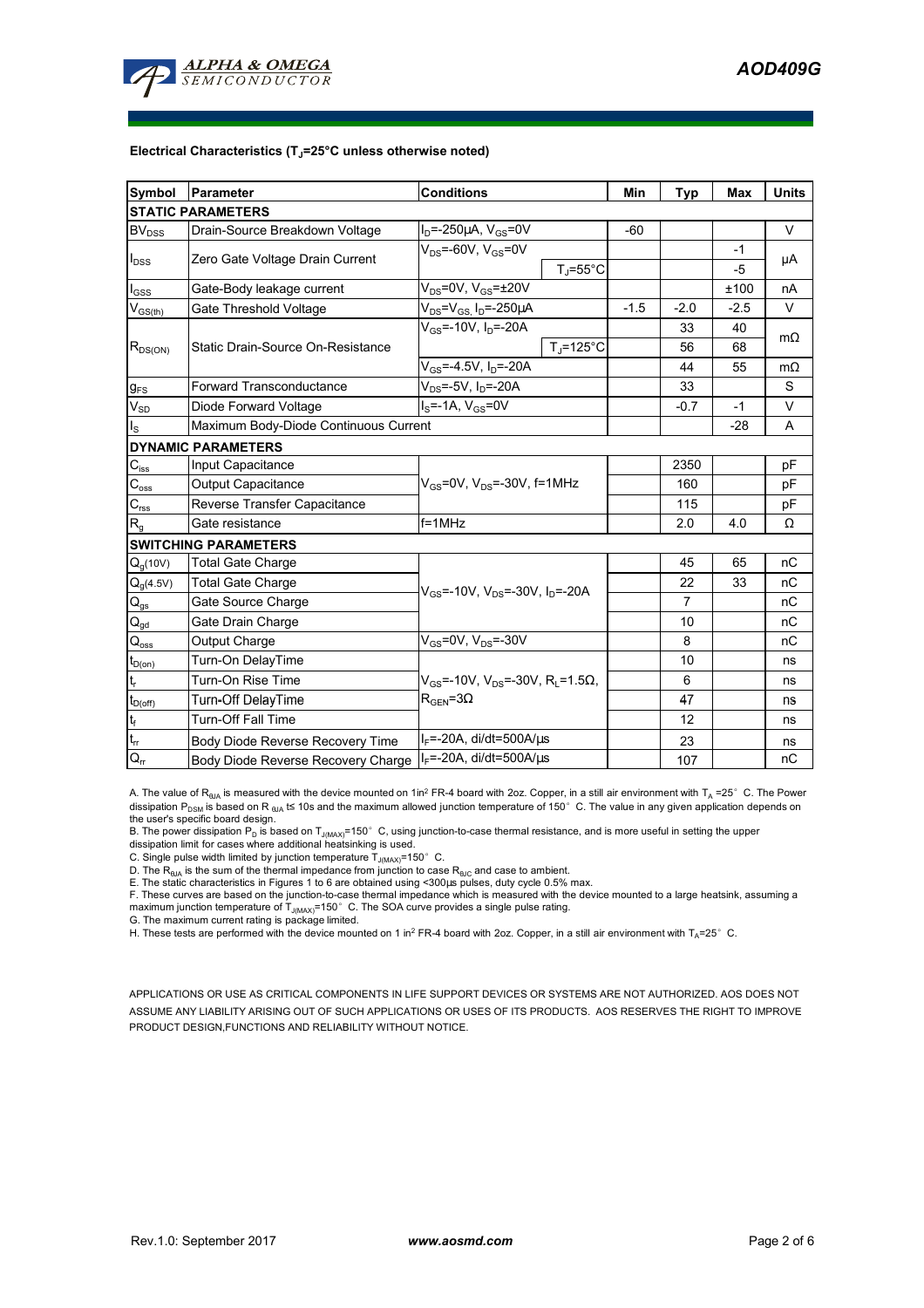

### **TYPICAL ELECTRICAL AND THERMAL CHARACTERISTICS**

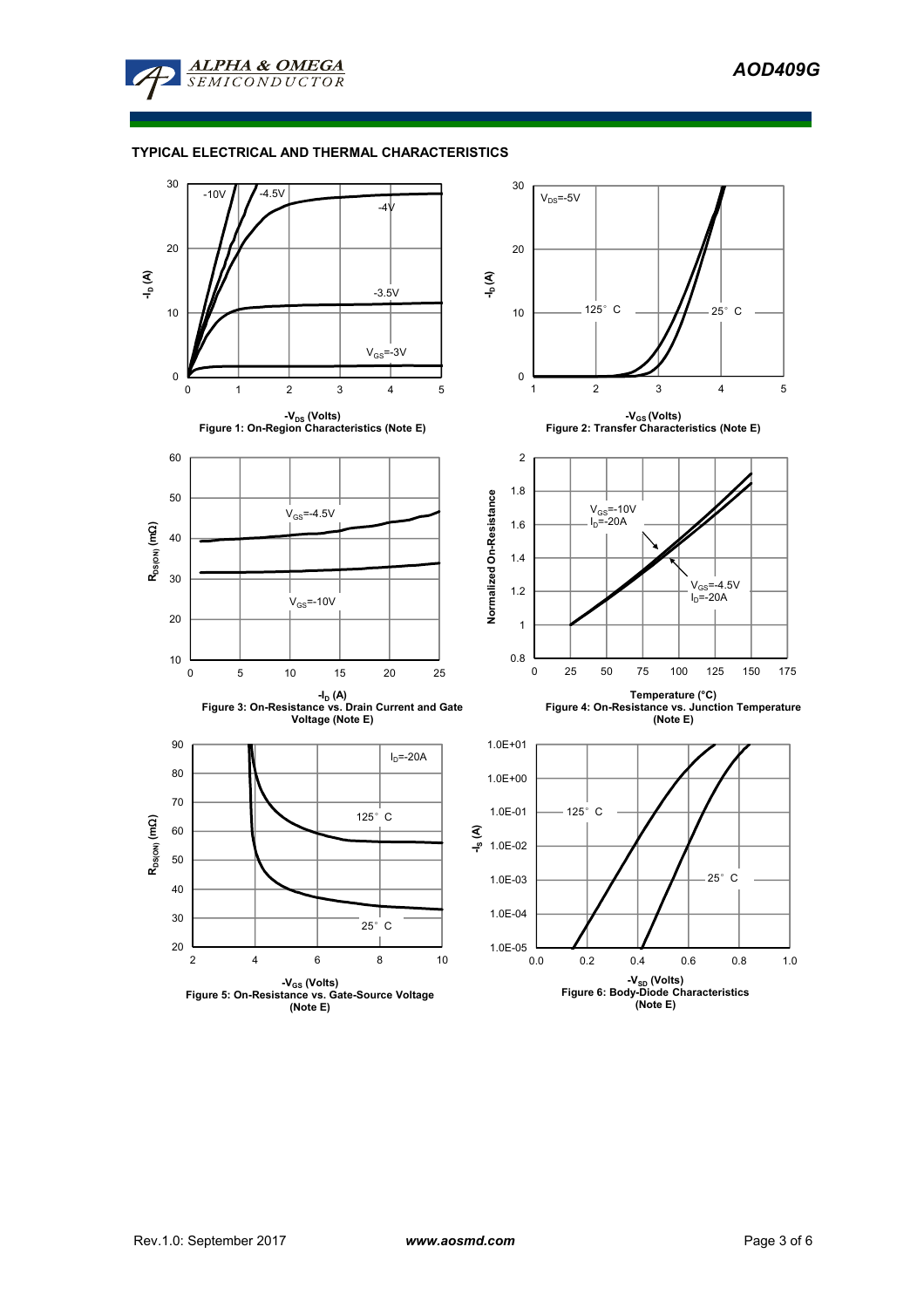

### **TYPICAL ELECTRICAL AND THERMAL CHARACTERISTICS**



**Pulse Width (s) Figure 11: Normalized Maximum Transient Thermal Impedance (Note F)**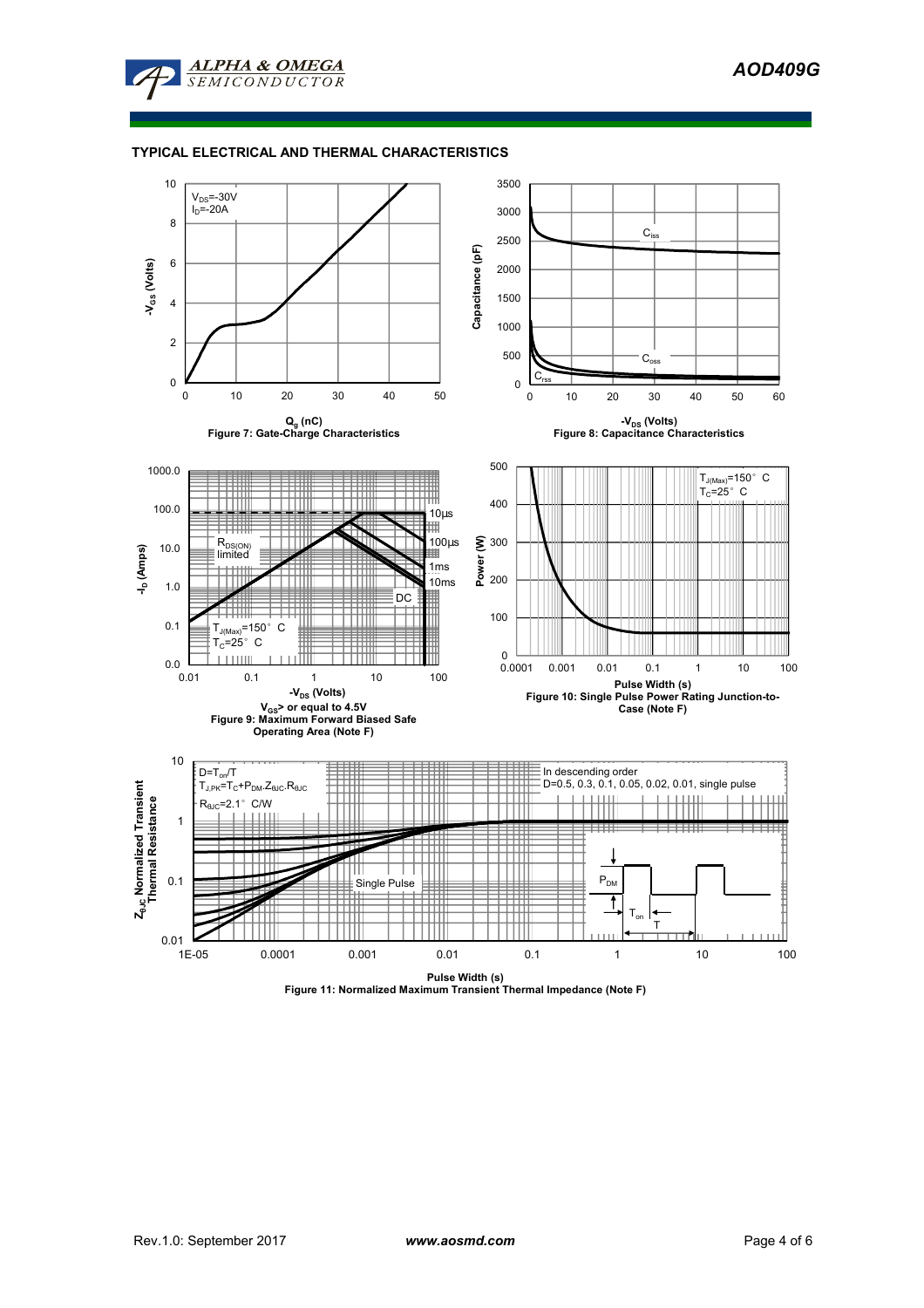

### **TYPICAL ELECTRICAL AND THERMAL CHARACTERISTICS**



**Pulse Width (s) Figure 16: Normalized Maximum Transient Thermal Impedance (Note H)**